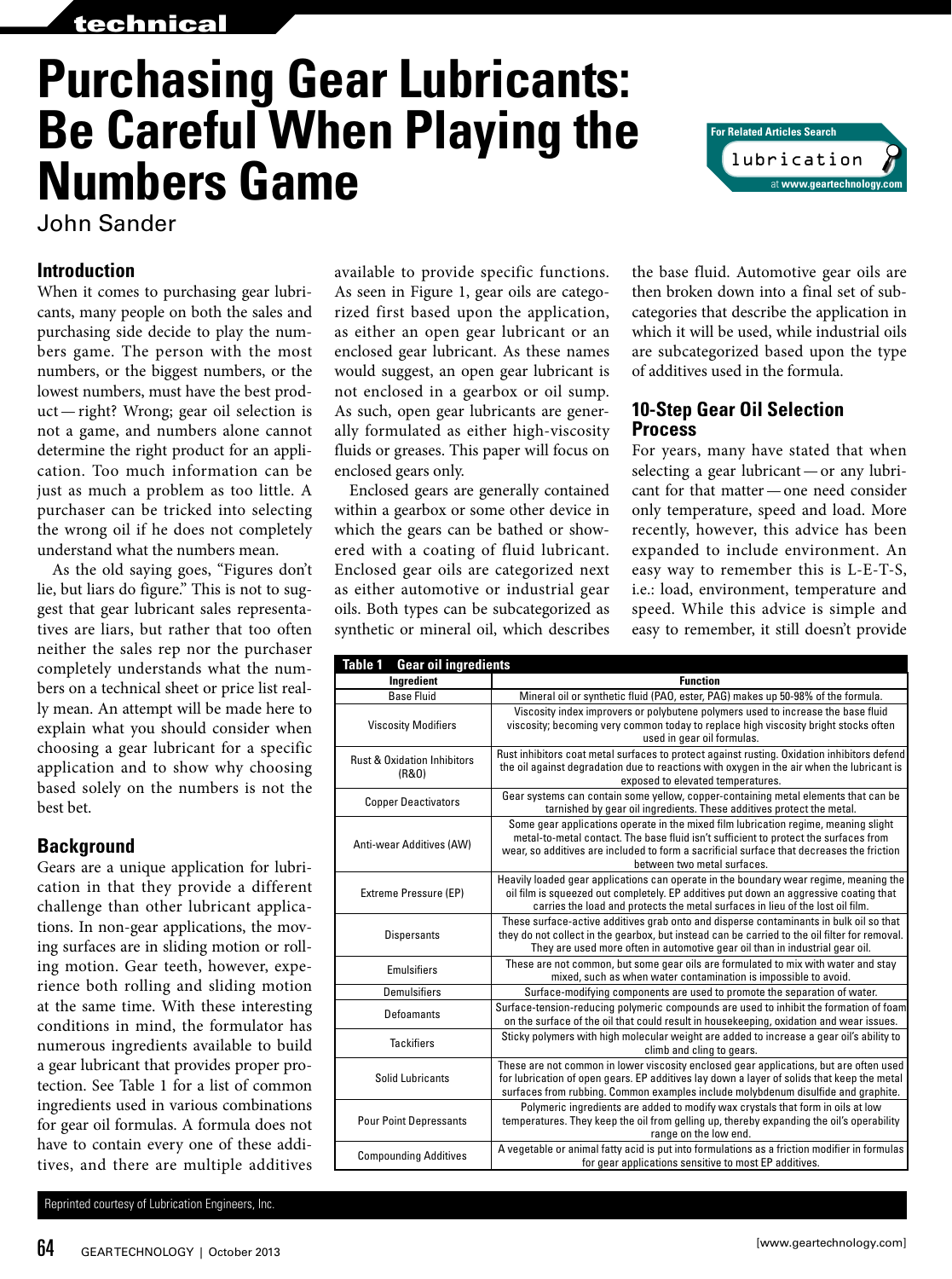sufficient direction to make an educated decision. Instead, the following 10-step process is recommended to anyone who is responsible for purchasing enclosed gear lubricants.

*1. Set lubrication goals.* As with most things in life, it is very important to have a goal. This is even important when it comes to selecting a gear lubricant for use in a specific piece of equipment. Most maintenance groups have a broad goal of increasing the reliability of the equipment for which they are responsible. In trying to improve reliability, one thing that is often reviewed is "uptime." The higher the percentage of uptime, the more reliable it is considered. Lubrication has often been traced to reliability. Also, many maintenance individuals would like to reduce the amount of time they have to spend performing lubricant-related maintenance projects. High-performance lubricants are available that can be used to help improve reliability. Lubrication has also been traced to improved energy efficiency, an area that has been given much attention in recent years. Improved heat removal and friction reduction in a gear application can result in decreased energy consumption.

So the question remains, what is the goal for selecting a gear lubricant for a specific application? Is the one currently in use not performing as needed? Is there a desire to change from one supplier to another? Is it a new piece of equipment that needs to be filled for the first time? Are there availability issues with the lubricant currently in use? Does the company have an edict to reduce energy consumption? Is there a desire to increase the maintenance intervals? Goals must be personalized and they must be specific. Without a specific goal, there is little reason to push ahead to steps 2–10.

*2. Seek professional advice and consultation.* Ideally, a lubricant sales professional or consultant is available to serve as a value-added member of the team. It used to be that many companies would employ a lubrication engineer or at the very least have a person whose job was focused on equipment lubrication. Today, most maintenance departments have been forced to work with fewer people. As a result, a lubrication specialist on staff is considered a luxury. Instead, lubrication duties have been added to



**Figure 1 Gear oil categories.**

the existing workload of maintenance staff. As a result, time spent on improving equipment reliability through lubrication has been decreased.

The gear purchasing process should start with evaluating the experience, knowledge and services offered by the individual or company providing the lubricants. Today, groups like the International Council for Machinery Lubrication and the Society of Lubrication Engineers offer certification programs for lubrication professionals. It is a good idea to ask your lube provider whether they or somebody on their support staff has been certified by one of these organizations. If all your potential gear lubricant supplier can provide is a price list and specification sheet, it should raise an immediate red flag. The price paid for the lubricant should include the physical lubricant as well as professional service to go along with it. Ray Thibault, a lubricant consultant, trainer and author, provides this great segue from Step 2 to Step 3:

"While a product data sheet provides useful information, the true test of gear oil is how it works in the system. Adhere to OEM guidelines and consult your lubricant supplier for further information." (Ref. 1)

*3. Review OEM recommendations, including compatibility***.** The next step is to consider the recommendations of the original manufacturer of the gear equipment. Ask any potential gear oil suppliers if they are able to provide evidence that their products are either approved by, or meet the requirements of, the OEM.

Often the OEM has determined — through field experience or extensive testing — what the lubricant requirements are for the equipment. Some will publish a specification that lists the physical and performance requirements for the gear lubricants. Some gear OEMs even take it a step further by creating their own approval system, including approvals and the publication of a list of approved products. It is important to become familiar with these specifications or approval lists so as not to void any warranties provided by the OEM and to maximize the reliability of the equipment.

Many lubricant purchasers fail to consider the compatibility of the lubricant with the equipment in which it is going to be installed. Some OEMs use coatings or paints to protect the insides of a gearbox from corrosion. Unfortunately, some lubricants can compromise these coatings. Another compatibility issue can be the use of certain elastomeric seals in a gearbox. If the lubricant is incompatible with these elastomers, the seals could start leaking. If not caught soon enough, these leaks can result in lubricant starvation. Oil leaks also can result in safety issues if the oil collects where it causes a slip hazard.

Based upon specific end uses of a gearbox, there are circumstances in which the OEM-recommended oil does not provide adequate protection. In these cases, it is extremely important that the professional advisor mentioned in Step 2 is consulted for other recommendations, and that proper testing be conducted to ensure a successful change to a new, better-performing product.

*4. Determine type of load.* Figure 1 illustrates how gear oils are characterized according to their formulation and/ or usage application. It especially shows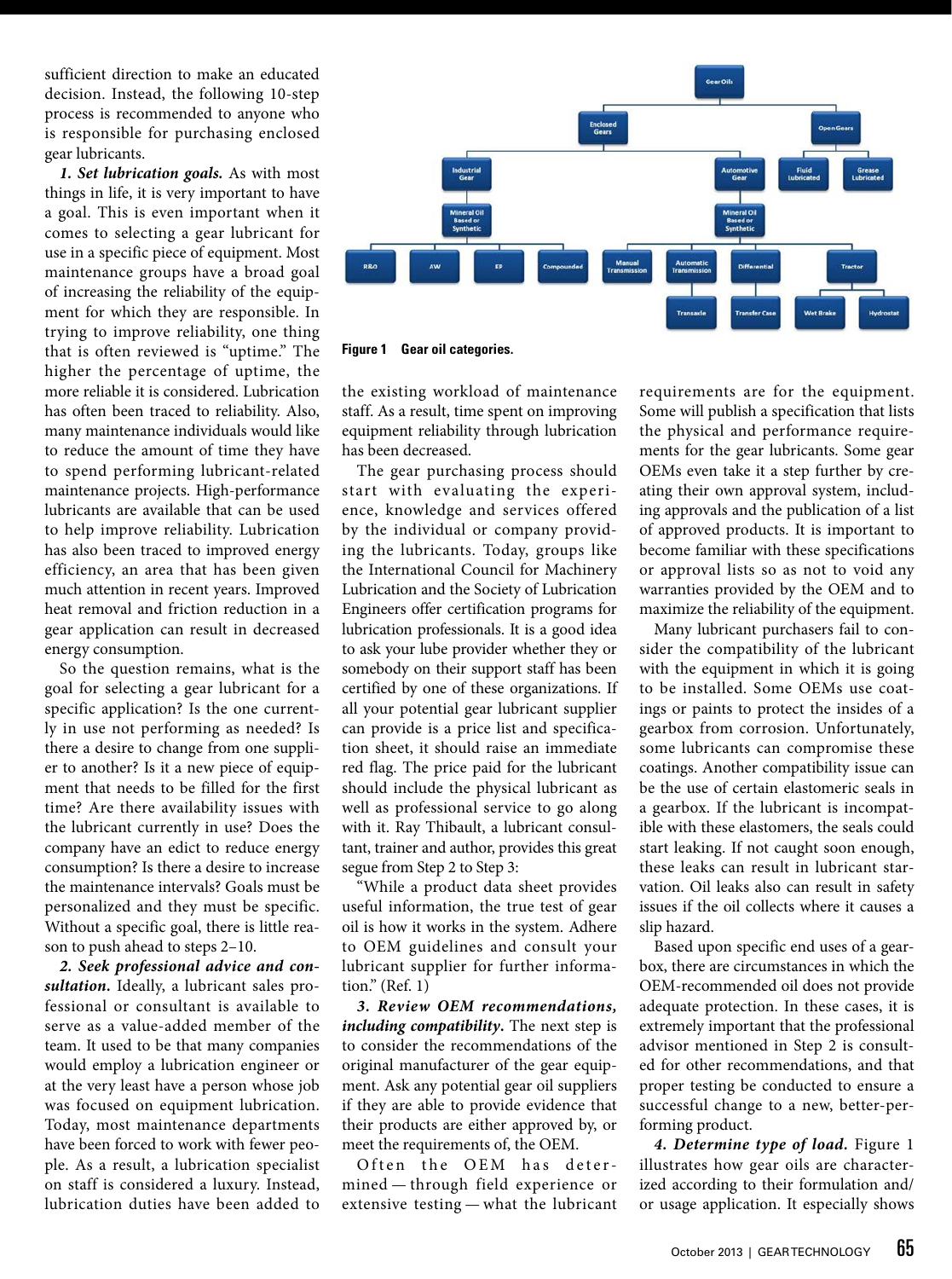# technical

how industrial gear oils are characterized according to their additive type, specifically the wear-related chemistry used.

For example, a gear lubricant may be described as R & O, EP or AW. Certain enclosed gear applications have little to no load applied. The appropriate oil in this case might be R&O oil only. As the amount of loading increases, so will the amount of metal-to-metal contact between the gears. For gears operating in the mixed film wear regime, AW oil may be needed, while for those operating in the boundary regime, EP oil may be needed.

Sometimes the OEM specifically describes the type needed either in the equipment user's manual or on a plate attached directly to the gearbox itself. If not, then it is up to the user to determine whether the application subjects the gearbox to either heavy loads or shock loads during operation. In that case, it will require EP oil that contains active sulfur and phosphorous compounds that form a protective chemical layer on the gear surfaces when the fluid is compressed out of the meshed gears. In extreme loading cases, it might be helpful to use gear lubricant that contains solid EP additives. However, it is important to note whether fine filtration is in use, because it can remove solid additives and make this specific product ineffective. Some OEMs specifically recommend against the use of solid additives, so it is important to know this.

*5. Know gearbox construction and capacity.* A gearbox contains various components, including—but not limited to—the case, gears, bearings, shafts and seals. The construction of the gearbox, including its geometric configuration, is often contingent upon how the gearbox is required to transmit power within the given application. As described by Tim Cooper of Lubrizol:

"Today's gearboxes often are smaller and made from new materials; they are getting pushed to produce more power and at the same time be more durable

and reliable than before. To meet these increasing demands, today's industrial gear oil must contain high-performance additive chemistry (Ref. 2)."

You must know the construction of the gearbox and use this information as part of the lubricant selection process. This includes the metallurgies, gear geometries and the cuts of the gears (rough or smooth). Table 2 illustrates the part that gear geometry plays in the lubricant selection process.

The gearbox capacity is a subcategory of construction that merits its own discussion. As noted previously by Cooper, many gearboxes are getting smaller. In a small gearbox, less oil is present. As such, it could run hotter, be sheared more by the gears and be affected more dramatically by contamination. The corollary is that in a large box, the oil may circulate less, run much cooler and last much longer. Although this sounds like an endorsement for larger gearboxes, they are not suitable—or even possible—with some applications.

Many lubricant additives activate at certain temperatures. With that in mind, it is possible that a large gear set might experience elevated wear because the oil never gets hot enough for the additives to activate. On the other hand, the wrong additive system employed in a small, hot gearbox could result in an aggressive gear additive prematurely activating, oxidizing and leaving behind deposits. The oil capacity of the gearbox can have a dramatic effect on the gear oil. As such, capacity must be considered as a part of the selection process. Also, if the goal determined in step 1 was to extend the interval between lubricant drains, the size of the gearbox case is very important. The more lubricant there is in the gear case, the more additive reserves there are to extend the life of the lubricant.

*6. Minimize effects of operating environment***.** A gearbox could be operating in an environment that is hot, cold, dusty, wet or various combinations of these conditions, all of which can have significant effects on the gearbox. To minimize these effects, you can take precautions such as using air breathers, sight glasses and filtration devices. The lubricant itself also may be required to compensate for some of the challenges caused by the operating conditions.

*Extreme temperatures.* For an application operating at either extremely high or low temperatures, it may be necessary to choose a synthetic-based lubricant instead of a mineral-oil-based lubricant. For low temperatures, oil should have a pour point that is 5°C (9°F) below the startup temperature. Operating temperatures can also determine the chemistry needed in the gear oil. Very aggressive EP gear oils might result in heavy deposit formation in the gearbox during operation. Non-EP oil used in an EP oil application can result in high oil temperatures due to excess frictional heating of the oil.

*Particulate contamination.* In a coal or rock crushing plant, it is inevitable that dust and dirt will be in the air, and it is very difficult to keep the particles from finding their way into the gear oil. Filterable gear oil would allow filtration to remove harmful contaminants without removing valuable additives.

*Water contamination.* In water treatment facilities, it is nearly impossible to keep water out of some gearboxes, making it extremely important to choose a gear lubricant with excellent water separation properties.

*7. Identify viscosity recommendation.*  The viscosity of a gear lubricant is a measurement of its ability to flow in an application. This is a very important consideration in selecting gear oil. If the oil is too thick, it will not flow into the gear contact zones. If the oil is too thin, it will be compressed out of the contact zones or fling off the gears while they are in motion. In either case, lubricant starvation will occur, which can result in premature wear-related failures. The primary means of gear lubricant selection, with regard to viscos-

|                            | Table 2 Effect of gear type on lubricant chemistry selection |                                                 |                                                 |                                                 |                                                 |  |
|----------------------------|--------------------------------------------------------------|-------------------------------------------------|-------------------------------------------------|-------------------------------------------------|-------------------------------------------------|--|
| <b>Lubricant Chemistry</b> | <b>Gear Geometry Type</b>                                    |                                                 |                                                 |                                                 |                                                 |  |
|                            | Spur                                                         | Helical                                         | Worm                                            | <b>Bevel</b>                                    | Hypoid                                          |  |
| R & O inhibited            | Normal loads                                                 | Normal loads                                    | Light loads & slow speeds<br>only               | Normal loads                                    | Not recommended                                 |  |
| EP gear lube               | Heavy or shock loading                                       | Heavy or shock loading                          | Satisfactory for use in most<br>applications    | Heavy or shock loading                          | Specified for most<br>applications              |  |
| Compounded                 | Not normally used                                            | Not normally used                               | Preferred by most OEMs                          | Not normally used                               | Lightly loaded applications                     |  |
| Synthetic                  | Heavy or shock loading and/<br>or extreme temps              | Heavy or shock loading and/<br>or extreme temps | Heavy or shock loading and/<br>or extreme temps | Heavy or shock loading and/<br>or extreme temps | Heavy or shock loading and/<br>or extreme temps |  |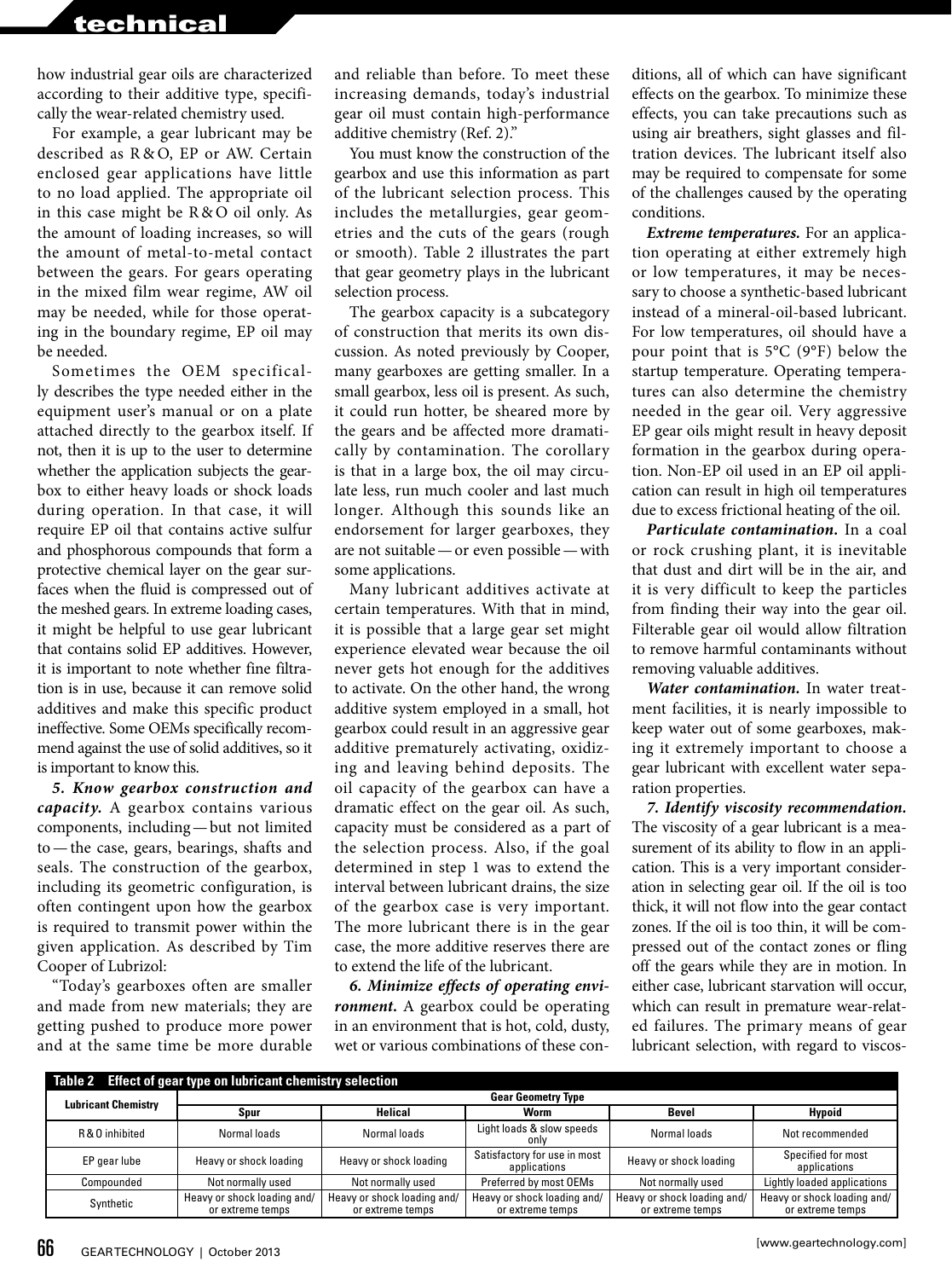ity, is to use the OEM requirement. If an OEM recommendation is not available, there are two other methods to obtain viscosity recommendations. The first is to use the viscosity ranges recommended by the American Gear Manufacturer's Association, per its 9005-E02 standard (Ref. 3), illustrated in Table 3.

The second method is attributed to renowned gear expert Robert Errichello (Ref. 4), and is based upon a calculation method that employs the following equation: (1)

$$
V_{40} = 7000 / \sqrt{V_1}
$$

*where:*

 $V_{40}$  is the viscosity at 40°C, in cSt;

 $V_1$  = pitchline velocity of the lowest speed gear in the gearbox in feet-per-minute =  $0.262 \times$  speed  $(pinion rpm) \times pinion diameter$ (inches)

If there is no oil cooler on the industrial gear drive, it is best to determine the maximum expected ambient temperature during operation and:

- a. Increase one ISO viscosity grade if the ambient temperature exceeds 35°C (95°F).
- b. Increase two ISO viscosity grades if the ambient temperature exceeds 50°C  $(122^{\circ}F)$ .

If there is an oil cooler, the maximum ambient temperature is less important because the oil's temperature can be controlled. Therefore, the oil's temperature should determine the viscosity.

- c. Increase one ISO viscosity grade if the oil temperature exceeds 65°C (150°F).
- d.Increase two ISO viscosity grades if the oil temperature exceeds 85°C (185°F).

If the oil temperature exceeds 90°C (194°F), use a cooler such as a fan or a heat exchanger (Ref. 5).

*8. Consider gear speed.* Viscosity often is related proportionally to the speed at which the gearbox is operating. The general belief is that high-speed applications require low-viscosity lubricants, and lowspeed applications require high-viscosity lubricants. AGMA provided a general guideline in its 9005–94 specification, which serves as a good rule of thumb. When referring to its viscosity grades shown in Table 3, AGMA stated:

"These guidelines are directly applicable to… gears that operate at or below 3,600 revolutions per minute, or a pitchline velocity of not more than 40 meters-

| Table 3 AGMA viscosity grades for gear oils |                   |                                                             |      |                                                      |        |  |
|---------------------------------------------|-------------------|-------------------------------------------------------------|------|------------------------------------------------------|--------|--|
| <b>AGMA Number</b>                          | <b>Equivalent</b> | ISO Grade   Kinematic Viscosity at 40°C  <br>min / max c\$t |      | <b>Kinematic Viscosity at</b><br>100°C min / max cSt |        |  |
| 0,0S                                        | 32                | 28.8/                                                       | 35.2 | - 1                                                  |        |  |
| 1, 15                                       | 46                | 41.4/                                                       | 50.6 | $\overline{a}$                                       |        |  |
| 2EP, 25                                     | 68                | 61.2/                                                       | 74.8 | $\overline{\phantom{a}}$                             |        |  |
| 3EP, 3S                                     | 100               | 90/                                                         | 110  | - 1                                                  |        |  |
| 4EP, 4S                                     | 150               | 135/                                                        | 165  | - 1                                                  |        |  |
| 5EP.5S                                      | 220               | 198/                                                        | 242  |                                                      |        |  |
| 6EP, 6S                                     | 320               | 288/                                                        | 352  |                                                      |        |  |
| 7 Comp, 7EP, 7S                             | 460               | 141/                                                        | 506  | $\overline{a}$                                       |        |  |
| 8 Comp, 8EP, 8S                             | 680               | 612/                                                        | 748  | ٠.                                                   |        |  |
| 8A Comp, 8A EP                              | 1000              | 900/                                                        | 1100 | ۰                                                    |        |  |
| 9EP, 9S                                     | 1500              | 1350/                                                       | 1650 | $-1$                                                 |        |  |
| 10EP, 10S                                   |                   | 2880 /                                                      | 3520 | $\overline{a}$                                       |        |  |
| 11EP, 11S                                   |                   | 1440/                                                       | 5060 | $\overline{\phantom{a}}$                             |        |  |
| 12EP, 12S                                   |                   | 6120/                                                       | 7480 | ٠,                                                   |        |  |
| 13EP, 13S                                   |                   |                                                             |      | 190/                                                 | 220    |  |
| 14R                                         |                   |                                                             |      | 428.5/                                               | 857.0  |  |
| 15R                                         |                   |                                                             |      | 857.0/                                               | 1714.0 |  |

per-second (8,000 feet per minute)… and worm gears that operate at or below 2,400 rpm worm speed or 10 meters-persecond (2,000 feet-per-minute) sliding velocity (Ref. 6)."

Anything above these gear speeds is considered a high-speed gear, and it is best to consult the OEM recommendations for lubricant recommendations. Figure 2 is a simple schematic that summarizes how load, speed and viscosity come together during the lubricant selection process (Ref. 7).

*9. Ensure fluid durability for extended drains.* Today, people are realizing that there is a hidden cost to using inexpensive, lower performance lubricants. The less time a lubricant lasts during service, the more maintenance it takes to change the lubricant. In addition, the more frequently the lubricant is changed, the more waste lubricant there is to be disposed. While there are plenty of companies specializing in waste oil disposal, they do charge for their services. With these hidden costs in mind, many users are looking to extend their drain intervals.

Gear oil durability requires that a proper synergy exists between the base fluids and additives chosen for the gear product. The user must consider the gearbox application to know what type of stresses it will put on the lubricant. Improper selection will accelerate the demise of the lubricant's physical and chemical properties. For example, as mentioned in Step 6, filtration tools can overcome some of the issues caused by the operating environment. However, filters also might remove some of the additives, such as tackifiers and defoamants. Consult the manufacturer of the gear lubricant to verify if

it has experience in these cases. If not, request testing or continue searching for another supplier.

10. Evaluate price. Evaluating the price is the last step in this process for a reason. Unfortunately, many gear oil purchasers evaluate price first, and sometimes it is the only number they evaluate. This can be a costly mistake. According to Mike Johnson, lubrication consultant, trainer and author:

"Performance lubricants are often not considered for use because of price objections. Maintenance costs range from 5–15 percent of a plant's cost of manufacturing, depending upon the industry. Lubricant purchases represent only 1–3 percent of maintenance expenses. Yet, the portion of the budget that can be directly impacted by lubricant expenditures can represent about 35 percent (20 percent from parts replacement, plus 15 percent from lube program routine and overtime repair labor). The cost-to-cost leverage fac-



**Figure 2 Effect of speed and load on lubricant selection.**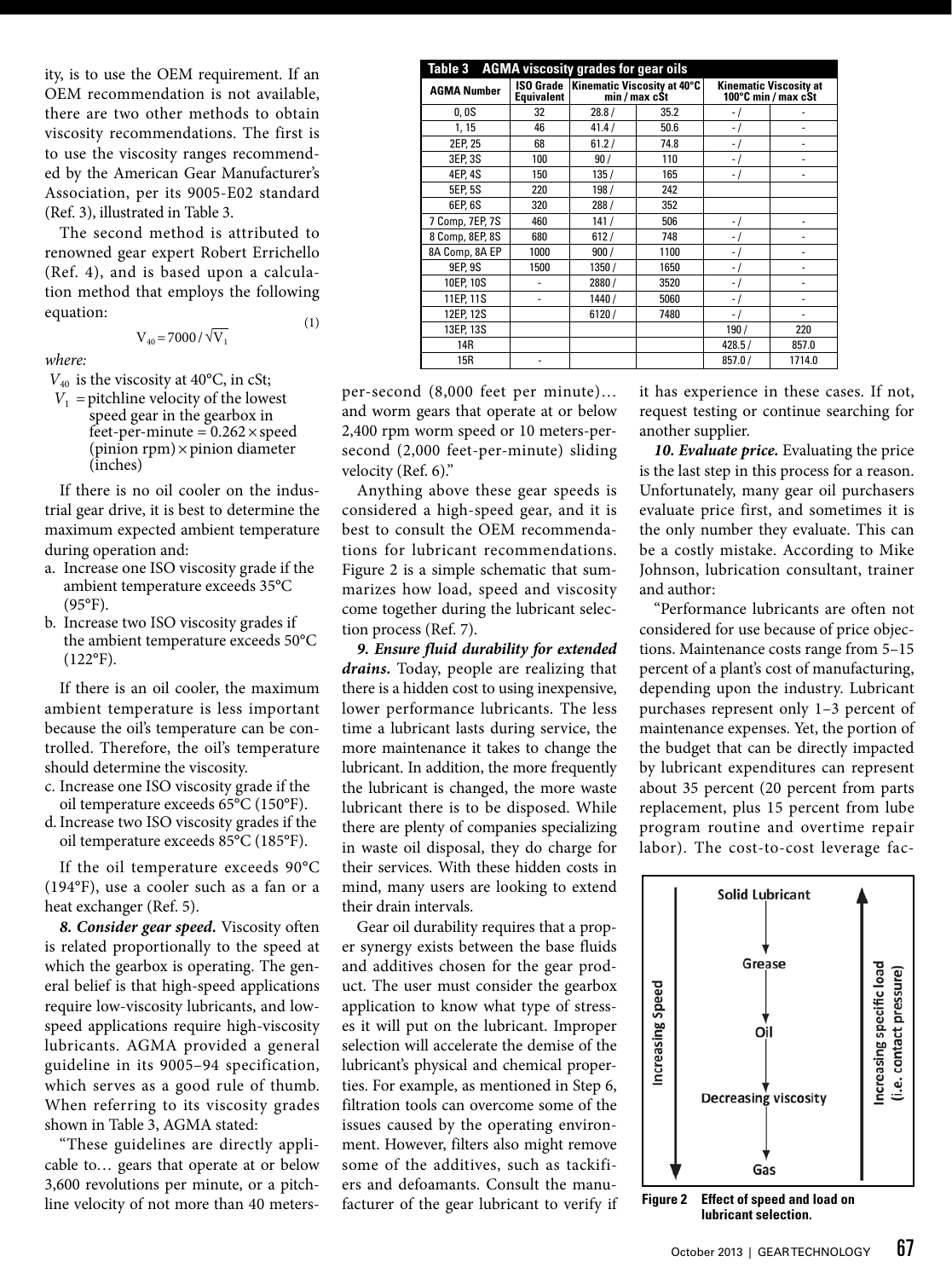tor for lubricant savings opportunity vs. lubricant expense is an astounding *35:1*. Investment in either process or product improvements can produce returns at several hundred percent investment with just a little effort (Fig. 3)." (Ref. 8)

While consideration of price is a valid part of the lubricant selection process, it should always be the last step.

By the time steps 1–9 have been completed, it is likely that the most appropriate lubricant for the gear application has become apparent. Yet, if there are still several products that appear to be equivalent, then price should play into the selection process. The highest-priced lubricant is not necessarily the best for a given application. For example, if a gearbox has leaking problems, it is not likely that an expensive synthetic lubricant will provide value. On the flip side, this does not mean you should purchase the least expensive gear oil and ignore the leaking gearbox. In a case such as this, it is a maintenance issue and not a lubricant issue. As described by Johnson, leaving a problem like this unresolved can cost the company much more in the long run than initiating good maintenance practices and choosing high-performance lubrication products.

*Important numbers.* Assuming that steps 1–10 have been considered, and that the final decision comes down to a comparison of data sheets, the question still remains: What numbers should one consider important? A review of various gear lubricant supplier data sheets will show that there can be dramatic differences between the claims made. Without knowledge, the tendency might be to go with the product with the most numbers and OEM claims on the data sheet. While this shows that the supplier was willing to put a sizeable investment into product development testing, it still doesn't necessarily prove that one product is better than the other for the application. Be wary of the lubricant sales person who just points out one specific data point and emphasizes this for the sale. There are other factors that affect the significance of those numbers, such as applicability to the application, test precision and units portrayed. Let's take a look at just a few.

Many companies will show the Timken test: ASTM D2782 (Ref. 9). What is not widely known outside of the laboratory is the precision of this test. Most ASTM test methods include a repeatability and reproducibility statement. Repeatability is a measure of error between multiple test runs, on the same sample, by the same operator running the same instrument, while reproducibility is the error between multiple test runs conducted on the same sample by different operators on different instruments.

For the Timken test, the repeatability is 30 percent of the mean on one of 20 samples and the reproducibility is 75 percent of the mean on one of 20 samples. This means that the error from the same lab on 20 runs will likely produce at least one run with up to 30 percent error. The rest of the runs may be somewhat better than that, but expect the possibility of at least 30 percent error. When different labs are



running this test, it is even worse. Imagine a sample that has a 50 lb Timken result. If the same lab runs this test, at least one test in 20 will deviate by as much as 15 lb. Within the precision of this test, the same operator could produce a 35 lb Timken result or a 65 lb Timken result, and statistically these would be the same result. Now, seeing that the reproducibility is 75 percent, two different labs could produce a 12.5 lb result or 87.5 lb result —and these would be considered statistically the same result for the average of this imaginary 50 lb sample.

Next, it is a good idea to pay close attention to the units reported on a product data sheet. Once again using the fictitious 50 lb Timken result, a lab in the U.S. might report that data as 50 lb, while a lab in Europe might present it in metric units as 22.6 Kg. Both of these are correct, but the U.S. lab number looks much higher. One might mistake the U.S. result as a better result when they are actually the exact same number. As a sideline to this, there are various standards groups active throughout the world. They might publish very similar methods, yet there can be subtle differences. One cannot just assume that results published using the same instrument are comparable, because the various methods used can cause differences in results. For example, an ASTM method might produce different results than an ISO method on the same instrument.

There are two common corrosion tests used within the lubricant industry: ASTM D665 (Ref. 10) and ASTM D130 (Ref. 11). Both have nuances, depending upon the application. The D665 has an A and B version of the test method. The A version uses deionized water for the testing, while the B version uses standard saltwater. Traditionally, the saltwater version is more severe, so when considering results one should ensure that the same test conditions were employed. The D130 test employs two different test temperatures. This can make a big difference depending upon the EP package used in the gear oil's formulation. The same result published on two competitive data sheets might not mean the same thing if the temperature is not published.

The gear lubricant features that should be evaluated when comparing data sheets